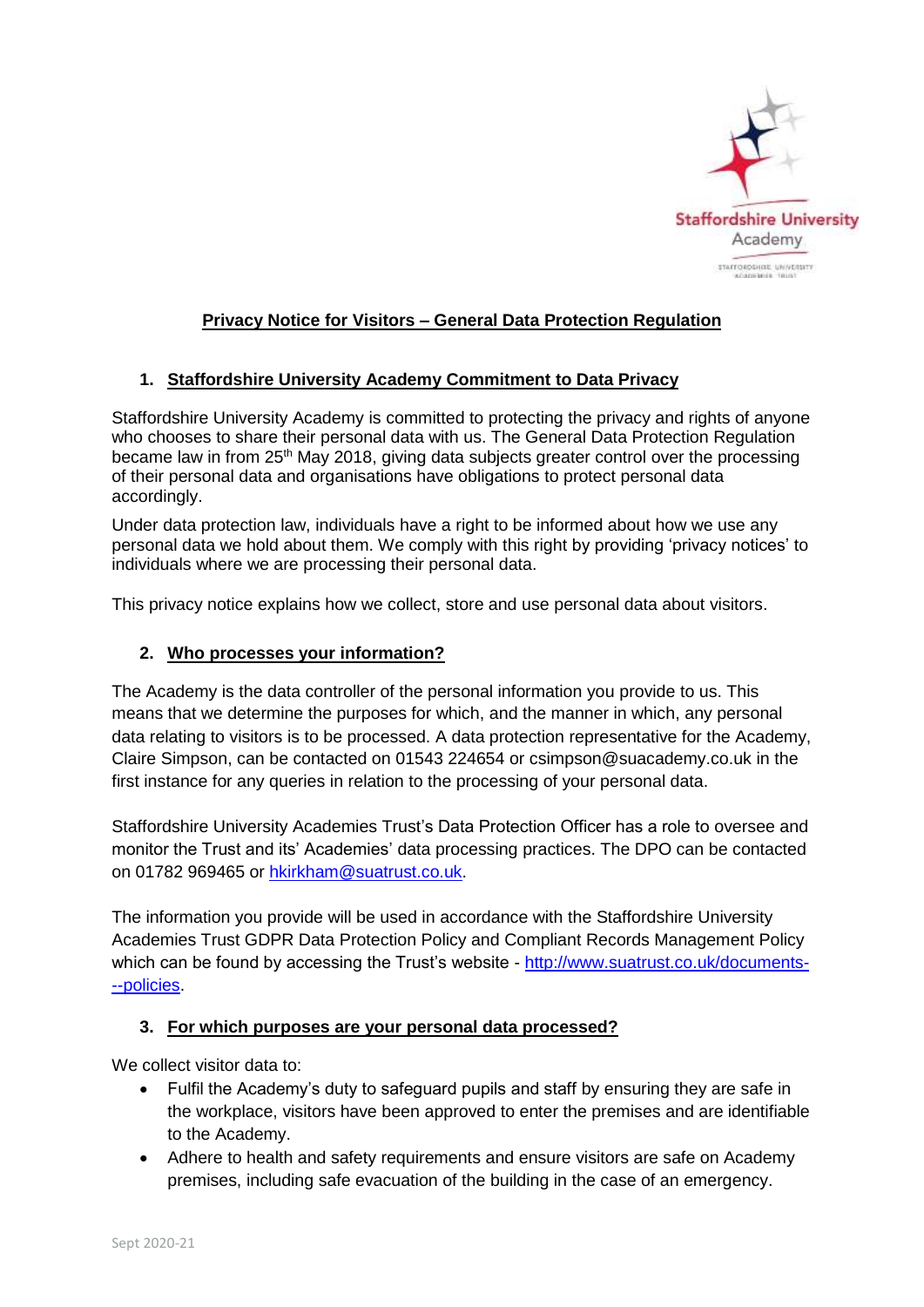- Ensuring that visitors undertake safe working practices at the Academy.
- Ensure operational functioning of the Academy as a public body organisation.
- Conform with the NHS test and trace service.
- Ensure that appropriate access arrangements can be provided for visitors who require them.

## **4. Which data is collected?**

The personal data the academy will collect from its visitors includes the following:

- Name(s)
- Company
- Contact information
- DBS data (confirmation of suitability to work with children)
- Means of identification
- Means to check competency as relevant
- Vehicle registration
- Photograph / CCTV

We may also collect, store and use information about you that falls into "special categories" of more sensitive personal data. This includes information about (where applicable):

Disability, health and access requirements

# **5. Will your personal data be sought from third parties?**

For visitors who are visiting the Academy on behalf of an organisation, your personal data may be sought directly from your organisation for health and safety and safeguarding purposes. This information is detailed under section 4 of this document.

## **6. How is your information shared?**

The Academy will share your data with third parties in the event of an incident affecting the health and safety of the visitor or other building occupants, or a safeguarding incident affecting the visitor or other building occupants.

| Name of the Organisation               | <b>Purpose for Sharing Personal Data</b>                   |
|----------------------------------------|------------------------------------------------------------|
| <b>Staffordshire County Council</b>    | Health and Safety Service - accidents, incidents and near  |
|                                        | misses. Reporting for the purpose of risk management       |
| Safeguarding Team                      | adherence and RIDDOR requirements.                         |
|                                        | Safeguarding incidents requiring the support of the Local  |
|                                        | <b>Authority Designated Officer.</b>                       |
| <b>Staffordshire Police</b>            | Incidents relating to the safety of the building occupants |
|                                        | which require a police response.                           |
| <b>Medical/Paramedic Services</b>      | Incidents relating to the safety of the building occupants |
|                                        | requiring medical/paramedic/ambulance services.            |
| Suppliers and service providers        | To enable them to provide the service we have contracted   |
|                                        | them for, such as visitor management systems.              |
| Local Health Support Team and NHS Test | To support the NHS test and trace service and Local        |
| and Trace Service                      | Health Support Team to ensure that those required to self- |
|                                        | isolate and obtain a COVID-19 test, do.                    |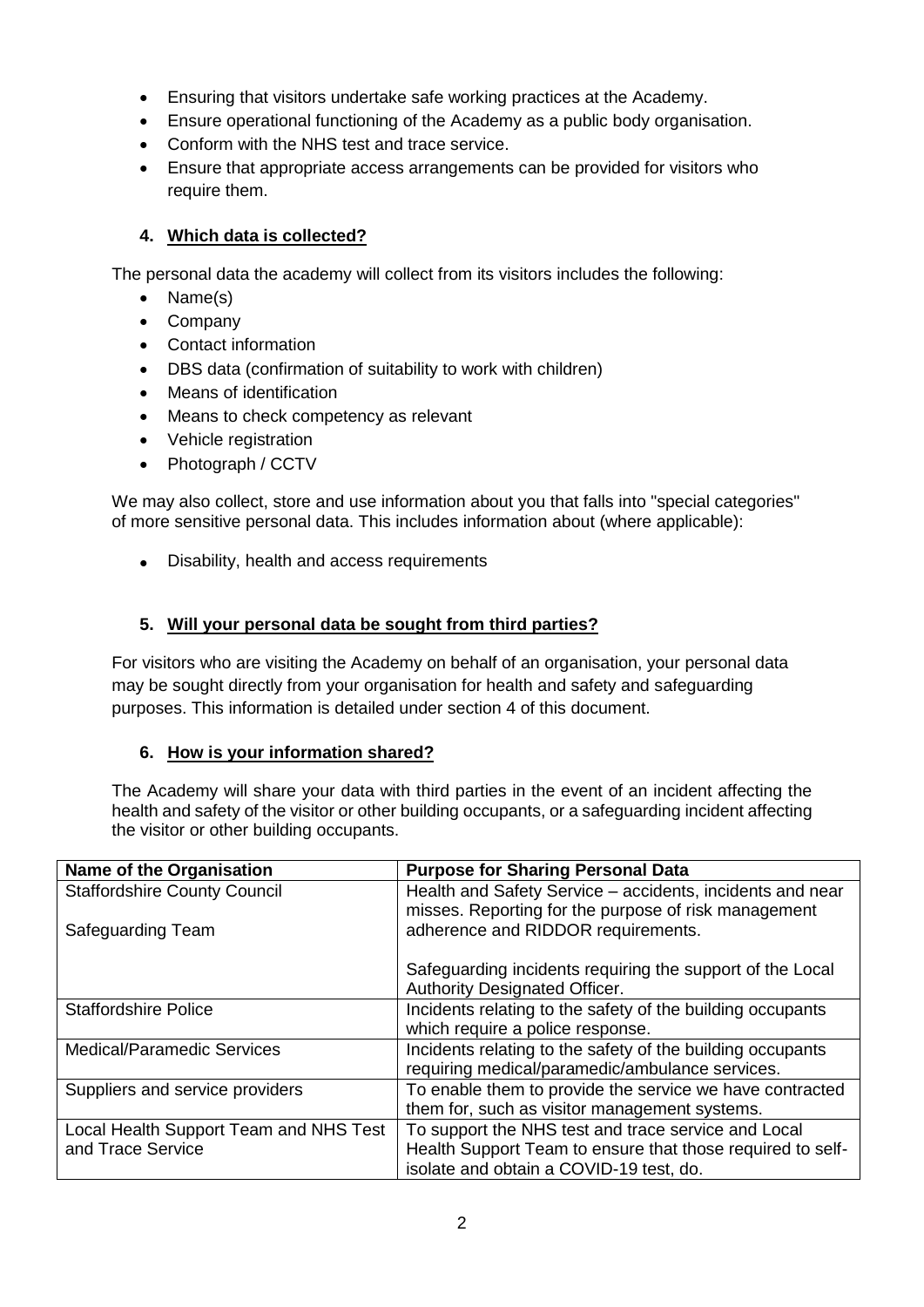| https://www.nhs.uk/conditions/coronavirus-covid-<br>19/testing-and-tracing/nhs-test-and-trace-if-youve-been-in-<br>contact-with-a-person-who-has-coronavirus/ |
|---------------------------------------------------------------------------------------------------------------------------------------------------------------|
| https://contact-tracing.phe.gov.uk/help/privacy-notice                                                                                                        |

## **7. How long is your data retained for?**

Visitors' personal data is retained in line with the Staffordshire University Academies Trust Compliant Records Management Policy.

Personal information will be retained depending on the nature of the information. Data will only be retained for as long as is necessary to fulfil the purposes for which it was processed, and will not be retained indefinitely.

If you require further information regarding retention of data, and the periods for which your personal data is held for, please download our Compliant Records Management Policy.

## **8. What are your rights?**

As the data subject, you have specific rights to the processing of your data.

You have a legal right to:

- Request access to the personal data that the Academy holds;
- To object to the use of personal data if it would cause, or is causing, damage or distress;
- In certain circumstances, to request that personal data is corrected, deleted, destroyed or restrict processing;

Where the processing of your data is based on your explicit consent, you have the right to withdraw this consent at any time. This will not affect any personal data that has been processed prior to withdrawing consent.

#### **9. Queries and Complaints**

**We take any complaints about our collection and use of personal information very seriously.**

**If you think that our collection or use of personal information is unfair, misleading or inappropriate, or have any other concern about our data processing, please raise this with us in the first instance by contacting our Data Protection Officer by:**

**Email – [hkirkham@suatrust.co.uk](mailto:hkirkham@suatrust.co.uk) Telephone – 01782 969465**

Alternatively, you can make a complaint to the Information Commissioner's Office:

- Report a concern online at<https://ico.org.uk/concerns/>
- Call 0303 123 1113
- Or write to: Information Commissioner's Office, Wycliffe House, Water Lane, Wilmslow, Cheshire, SK9 5AF